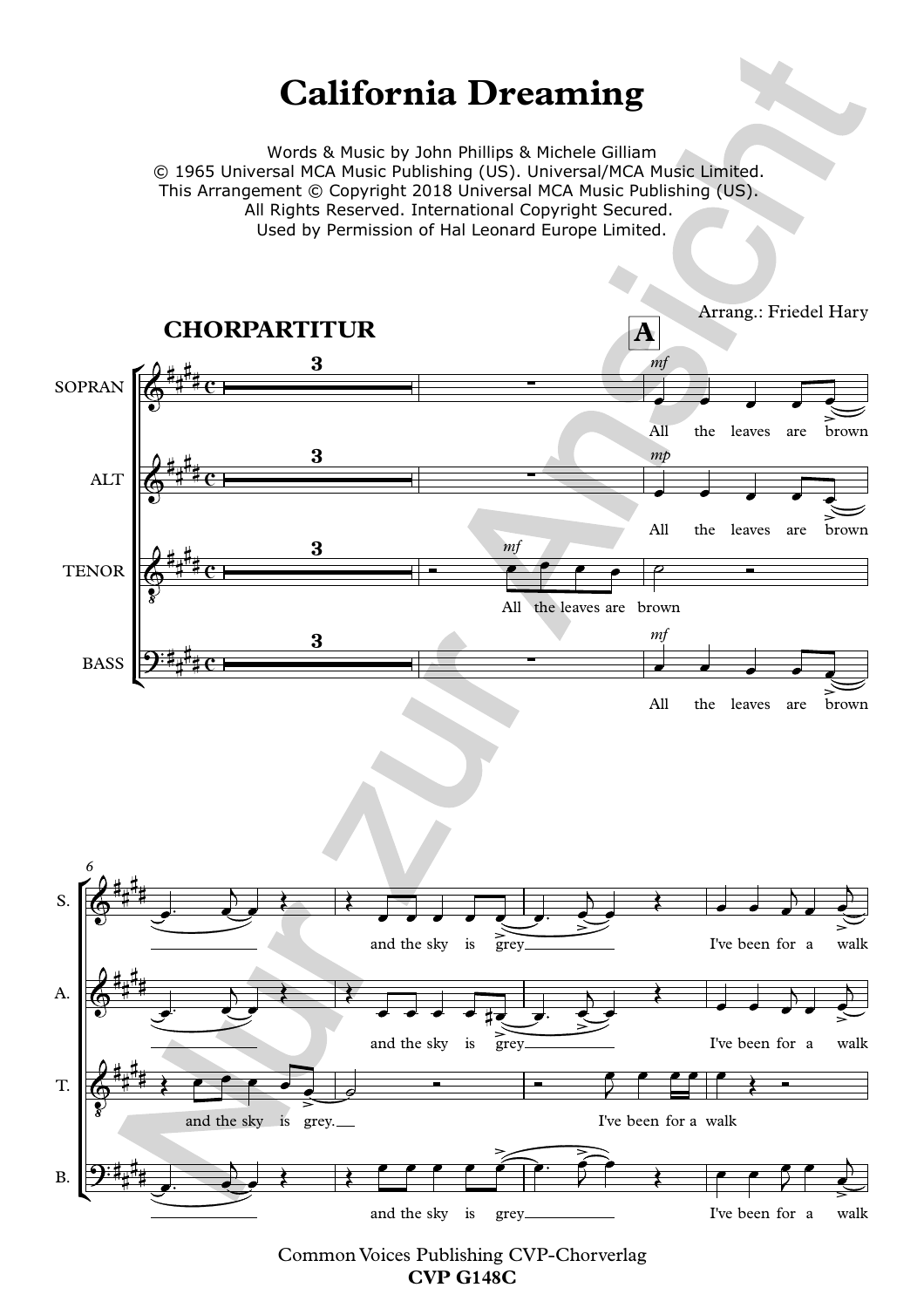

2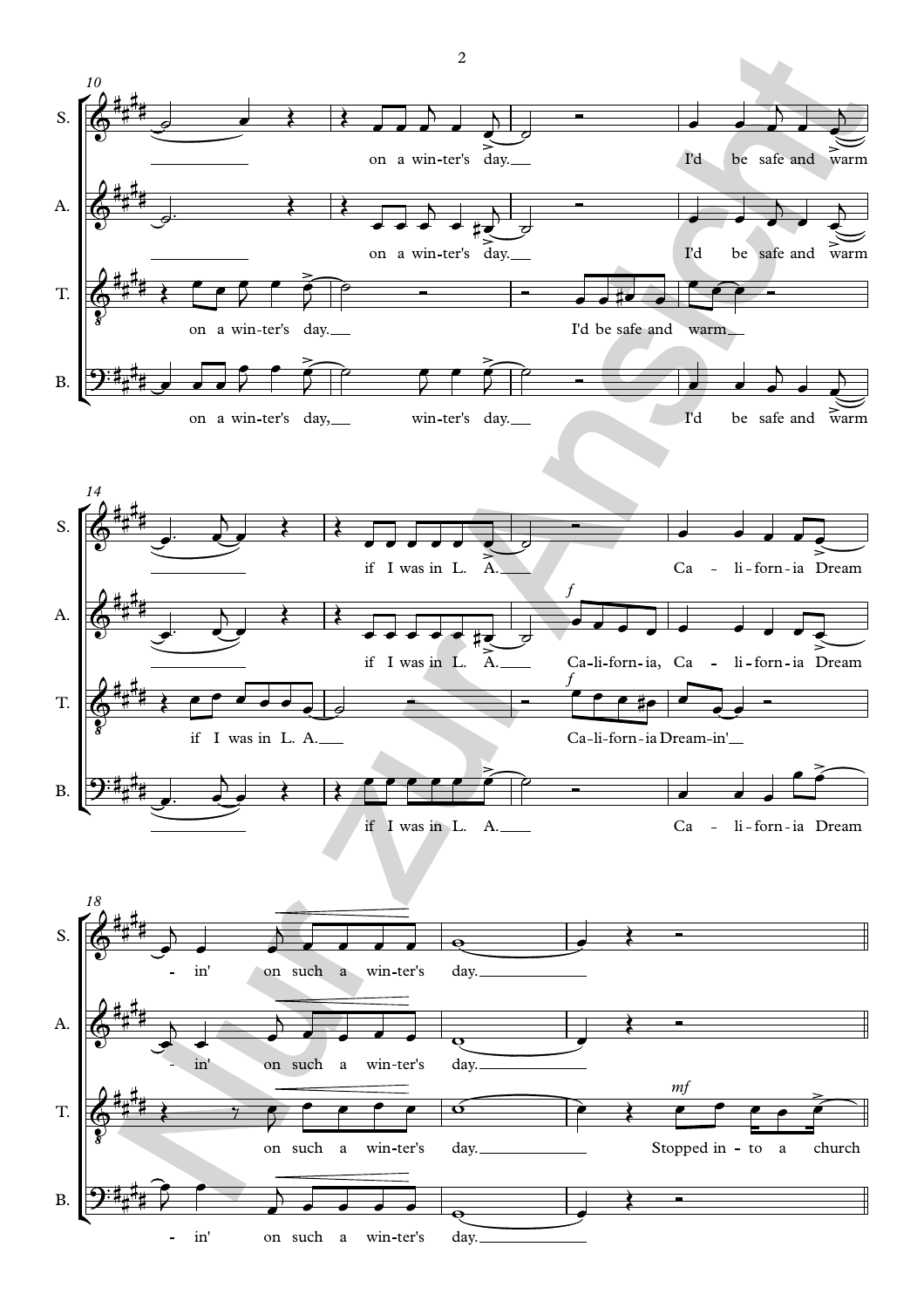

knows I'm gon - na stay.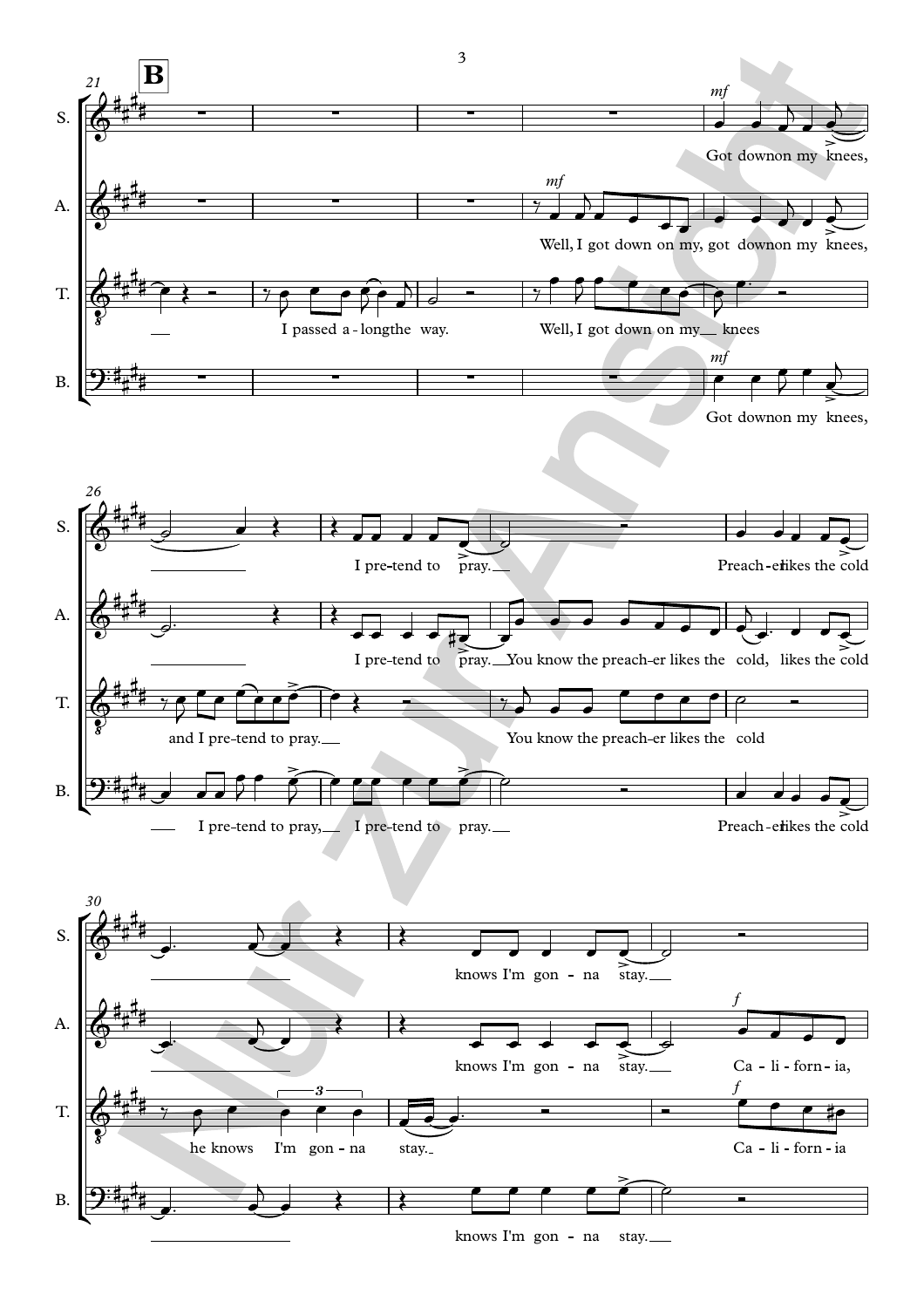